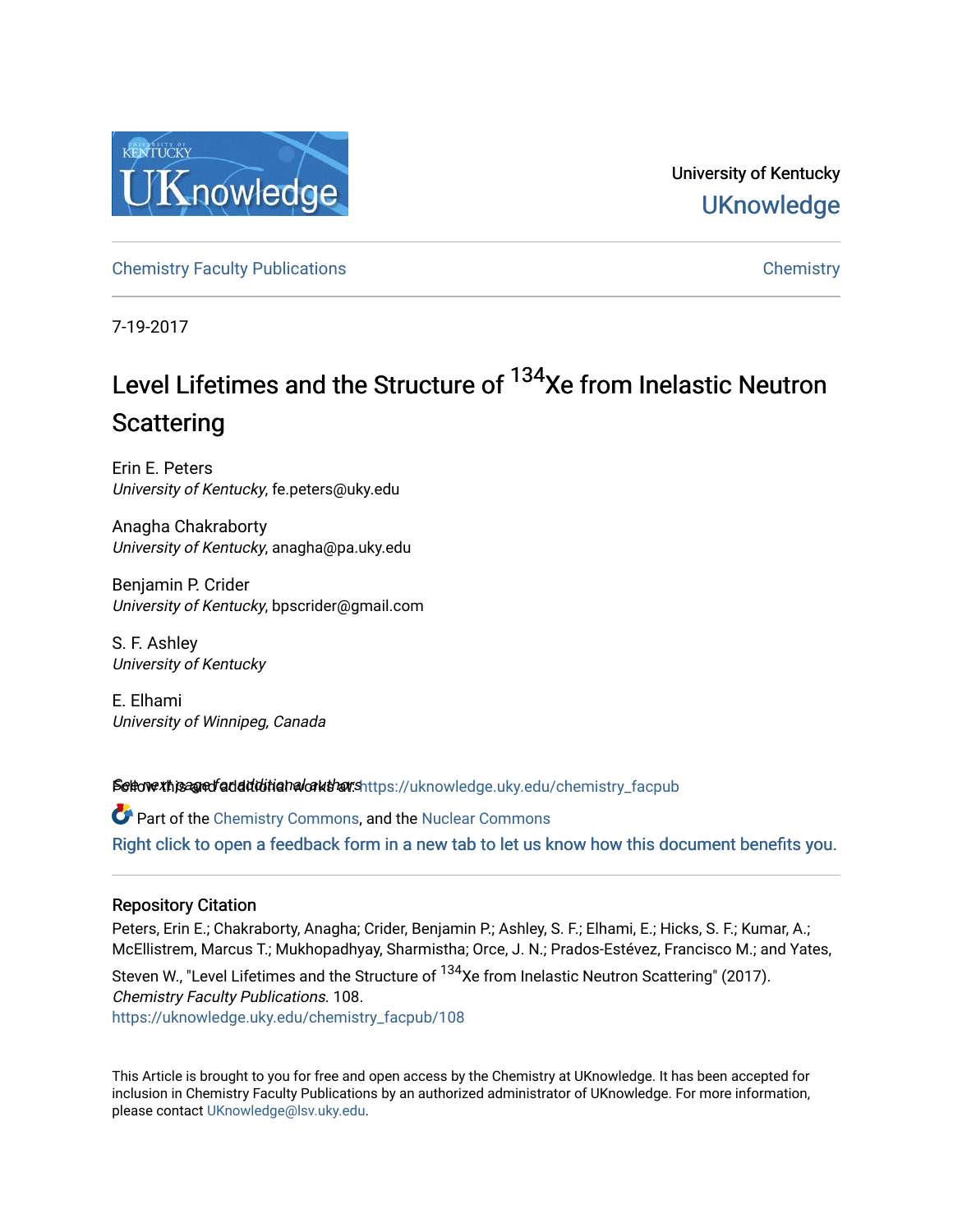## Level Lifetimes and the Structure of <sup>134</sup>Xe from Inelastic Neutron Scattering

Digital Object Identifier (DOI) https://doi.org/10.1103/PhysRevC.96.014313

## Notes/Citation Information

Published in Physical Review C, v. 96, issue 1, 014313, p. 1-7.

©2017 American Physical Society

The copyright holder has granted permission for posting the article here.

## Authors

Erin E. Peters, Anagha Chakraborty, Benjamin P. Crider, S. F. Ashley, E. Elhami, S. F. Hicks, A. Kumar, Marcus T. McEllistrem, Sharmistha Mukhopadhyay, J. N. Orce, Francisco M. Prados-Estévez, and Steven W. Yates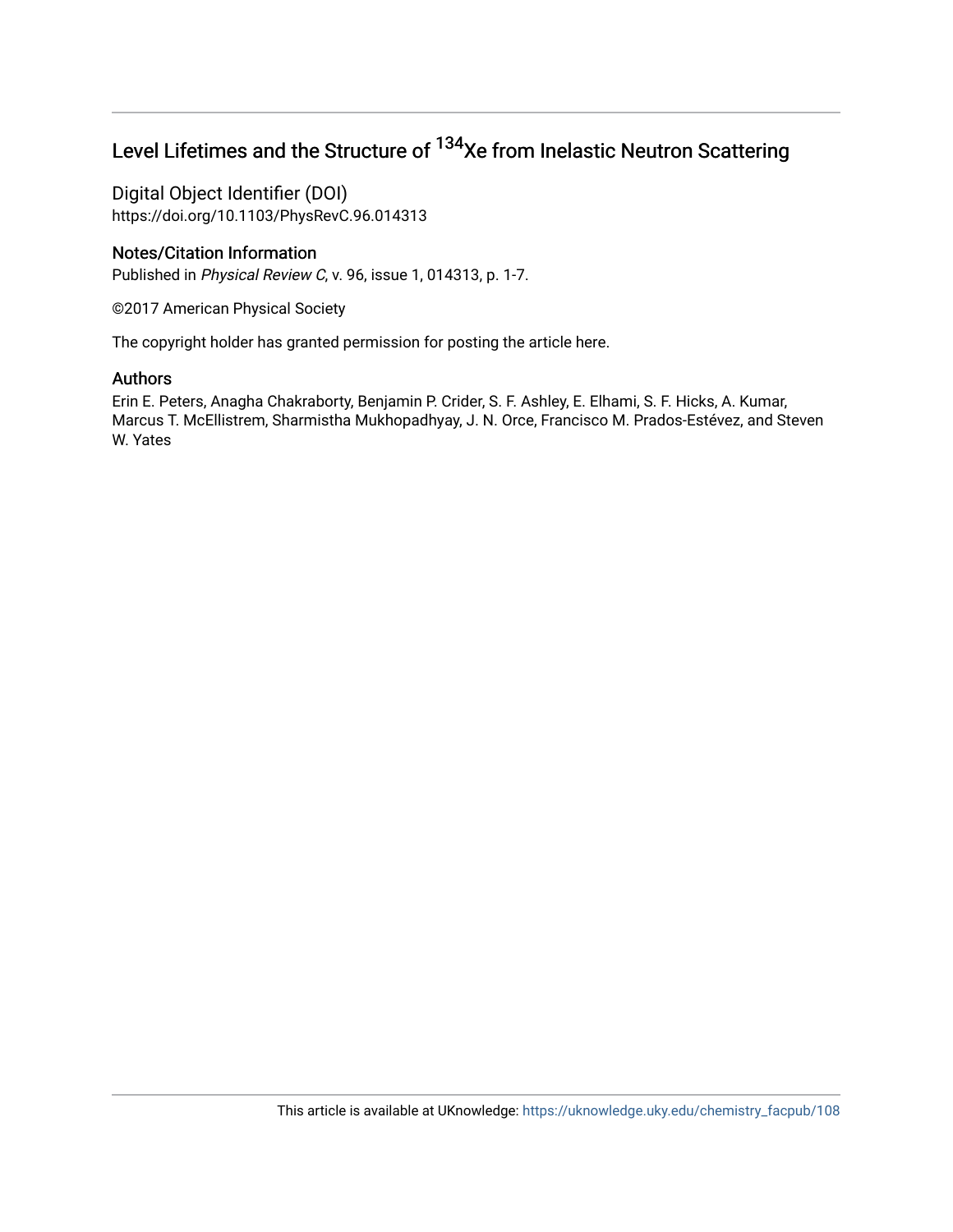## **Level lifetimes and the structure of 134Xe from inelastic neutron scattering**

E. E. Peters,<sup>1</sup> A. Chakraborty,<sup>1,2,\*</sup> B. P. Crider,<sup>2,†</sup> S. F. Ashley,<sup>1,2</sup> E. Elhami,<sup>2,‡</sup> S. F. Hicks,<sup>3</sup> A. Kumar,<sup>2,1,§</sup>

M. T. McEllistrem,<sup>2</sup> S. Mukhopadhyay,<sup>1,2</sup> J. N. Orce,<sup>2,||</sup> F. M. Prados-Estévez,<sup>1,2</sup> and S. W. Yates<sup>1,2</sup>

<sup>1</sup>*Department of Chemistry, University of Kentucky, Lexington, Kentucky 40506-0055, USA*

<sup>2</sup>*Department of Physics and Astronomy, University of Kentucky, Lexington, Kentucky 40506-0055, USA*

<sup>3</sup>*Department of Physics, University of Dallas, Irving, Texas 75062, USA*

(Received 21 June 2017; published 19 July 2017)

The level structure of <sup>134</sup>Xe was studied with the inelastic neutron scattering reaction followed by  $\gamma$ -ray detection. A number of level lifetimes were determined for the first time with the Doppler-shift attenuation method and the low-lying excited states were characterized. From this new spectroscopic information, the third excited state, a  $0^+$  level which had only been observed in a previous inelastic neutron scattering study, was verified. Reduced transition probabilities were calculated; comparisons were drawn with a vibrational description of the nucleus and found lacking. The 3<sup>−</sup> octupole phonon has been confirmed, and the complete negative-parity multiplet resulting from the  $v(1h_{11/2}2d_{3/2})$  configuration has also been tentatively identified for the first time in the  $N = 80$  isotones.

DOI: [10.1103/PhysRevC.96.014313](https://doi.org/10.1103/PhysRevC.96.014313)

#### **I. INTRODUCTION**

The stable isotopes of xenon span a transitional region that evolves from  $\gamma$ -soft structures for the lighter mass isotopes [\[1\]](#page-7-0) to nearly spherical  $^{136}$ Xe with a closed  $N = 82$  neutron shell. The nature of this transition, which is gradual, is not well understood [\[2\]](#page-7-0).

Recent computational studies within the interacting boson model  $[3-5]$  describe  $134$ Xe as "vibrational"; however, the detailed experimental data supporting this description are not available. For example, according to the most recent data compilation [\[6\]](#page-7-0), the spin-parity of the second excited state is not firmly established and a putative  $0^+$  excitation, the third excited state, has been reported in inelastic neutron scattering (INS) but has not been observed with other reactions. One goal of the present investigation was to determine the properties of the lowest-lying states in  $^{134}$ Xe and compare them to the predictions of the vibrational model.

Hughes *et al.* [\[7\]](#page-7-0) pointed out in their work on  $132$ Te that the  $v(1h_{11/2}2d_{3/2})$  configuration should result in a multiplet of negative-parity states, where a 7<sup>−</sup> state is found lowest in energy, a 5<sup>−</sup> state somewhat higher in energy, and the nearly degenerate 4<sup>−</sup> and 6<sup>−</sup> states highest in energy. In 132Te, only the 5<sup>−</sup> and 7<sup>−</sup> states were identified [\[7\]](#page-7-0) and a tentative 6<sup>−</sup> state was later suggested by Biswas *et al.* [\[8\]](#page-7-0). A similar situation exists for  $^{136}$ Ba [\[9\]](#page-7-0), and  $^{138}$ Ce [\[10\]](#page-7-0) where the 5<sup>-</sup> and 7<sup>-</sup> states

are known and candidates exist for the 6<sup>−</sup> states, but in none of these  $N = 80$  isotones has the entire multiplet been identified. In  $134$ Xe, only the  $7<sup>-</sup>$  state was known prior to this study [\[6\]](#page-7-0).

Compared to other nuclei in this mass region, the level structure of <sup>134</sup>Xe is not well known. Much of this deficiency is doubtlessly a consequence of the fact that the required targets for many scattering and reaction methods are gases requiring high pressures or cryogenics. The most recent studies of the  $\beta^-$  decays of <sup>134</sup>I ( $J^{\pi} = 4^+$ ,  $T_{1/2} = 52.5$  min) and  $134m1(8^-, 3.52 \text{ min})$  were performed over forty years ago [\[11–14\]](#page-7-0) and the EC decay of  $^{134}$ Cs (4<sup>+</sup>, 2.0652 yr) populates only the first excited state of  $134$ Xe [\[15\]](#page-7-0). More recent studies include Coulomb excitation in inverse kinematics [\[16–18\]](#page-7-0), photon scattering measurements on high-pressure gas targets [\[19\]](#page-7-0), high-spin studies of states populated in multinucleon transfer reactions [\[20\]](#page-8-0) and fission [\[21\]](#page-8-0), and inelastic neutron scattering on natural  $[22]$  and enriched solid  $XeF_2$  targets  $[23]$ .

To provide detailed spectroscopic information on  $134$ Xe, we have studied this nucleus at the University of Kentucky Accelerator Laboratory (UKAL) using the INS reaction [\[2\]](#page-7-0). For these measurements, highly enriched xenon gas was converted to solid  $^{134}\text{XeF}_2$  and  $\gamma$ -ray spectroscopic measurements were performed following INS with nearly monoenergetic neutrons. The excitation function and angular distribution measurements yielded branching ratios, multipole mixing ratios, and level lifetimes (from the Doppler-shift attenuation method [\[24\]](#page-8-0)), which allowed the determination of reduced transition probabilities and provided insight into the structure of this nucleus.

#### **II. EXPERIMENTS**

The  $(n,n'\gamma)$  experiments were performed at UKAL in a manner similar to those described earlier [\[2,](#page-7-0)[23\]](#page-8-0). Highly enriched (99.952%  $134$ Xe) xenon gas was converted to solid  $XeF_2$ , as described in Ref. [\[2\]](#page-7-0), and 11.5077 g of  $^{134}XeF_2$  was placed in a polytetrafluoroethylene vial with an inner diameter of 1.8 cm for the neutron irradiation.

<sup>\*</sup>Present address: Department of Physics, Siksha Bhavana, Visva-Bharati, Santiniketan 731 235, West Bengal, India.

<sup>†</sup> Present address: National Superconducting Cyclotron Laboratory (NSCL), Michigan State University, East Lansing, Michigan 48824, USA.

<sup>‡</sup> Present address: Department of Physics, University of Winnipeg, Winnipeg, MB Canada R3B 2E9.

<sup>§</sup>Present address: Department of Physics, Banaras Hindu University, Varanasi 221005 India.

<sup>-</sup>Present address: Department of Physics, University of the Western Cape, P/BX17, ZA-7535, South Africa.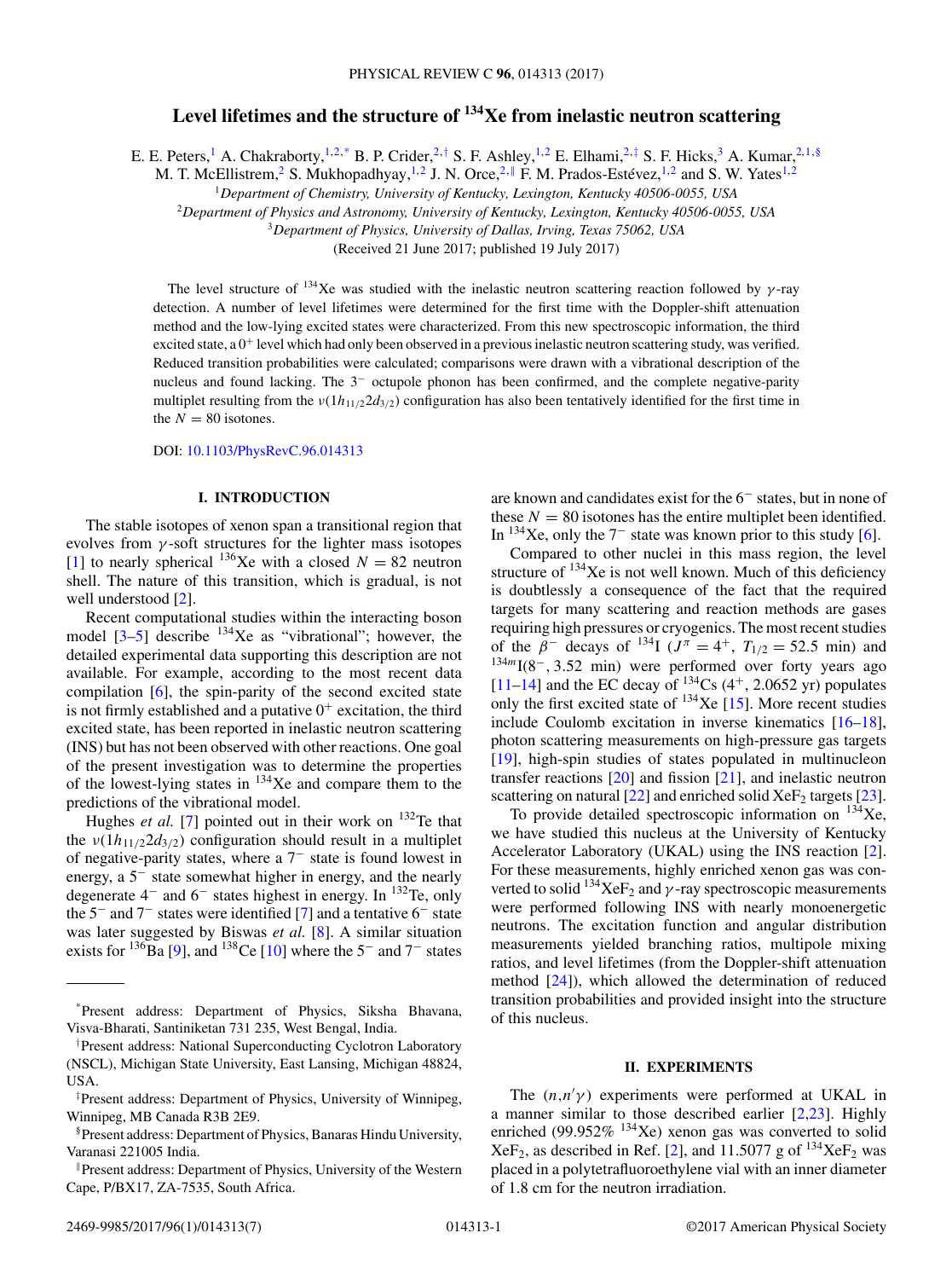<span id="page-3-0"></span>

|  |  | TABLE I. Data extracted from the present $(n, n' \gamma)$ experiments for <sup>134</sup> Xe. When two mixing ratios are possible, the solution with the lowest |  |  |  |  |  |
|--|--|----------------------------------------------------------------------------------------------------------------------------------------------------------------|--|--|--|--|--|
|  |  | $\chi^2$ value is listed first. The final column is the reduced transition probability for either M 1 or E1 multipolarity as appropriate.                      |  |  |  |  |  |

| $E_{\text{level}}$<br>(keV) | $E_{\gamma}$<br>(keV)        | $J_i^{\pi}$ | $J_f^{\pi}$                | B.R.                 | $\bar{F}(\tau)$ | $\tau$<br>(fs)        | $\delta$<br>or multipolarity                | B(E2)<br>(W.u.)                            | B(M1)/B(E1)<br>$(\mu_N^2)$ /(mW.u.)          |
|-----------------------------|------------------------------|-------------|----------------------------|----------------------|-----------------|-----------------------|---------------------------------------------|--------------------------------------------|----------------------------------------------|
| 847.085(8)                  | 847.082(10)                  | $2^{+}_{1}$ | $0^{+}_{1}$                | $\mathbf{1}$         |                 | $2300^{+2100}_{-800}$ | E2                                          | 20(10)                                     |                                              |
| 1613.807(10)                | 766.727(15)                  | $2^{+}_{2}$ | $2^{+}_{1}$                | 0.501(9)             | 0.056(13)       | $1260^{+390}_{-240}$  | $-0.99_{-26}^{+13}$                         | $14.9^{+81}_{-53}$                         | 0.025(11)                                    |
|                             |                              |             |                            |                      |                 |                       | $-2.37_{-71}^{+74}$                         | $25.5^{+86}_{-91}$                         | $0.0076_{-40}^{+96}$                         |
|                             | 1613.801(14)                 |             | $0^{+}_{1}$                | 0.499(9)             |                 |                       | E2                                          | $0.72^{+19}_{-18}$                         |                                              |
| 1636.163(21)                | 789.078(19)                  | $0^{+}_{2}$ | $2^{+}_{1}$                | 1                    |                 | >1200                 | E2                                          | $<$ 55                                     |                                              |
| 1731.221(10)                | 884.131(7)                   | $4^{+}_{1}$ | $2^{+}_{1}$                | $\mathbf{1}$         |                 | >1700                 | $E2\,$                                      | ${<}22$                                    |                                              |
| 1919.754(13)                | 188.524(34)                  | $4^{+}_{2}$ | $4^{+}_{1}$                | 0.033(3)             |                 | > 850                 |                                             |                                            |                                              |
|                             | 1072.674(14)                 |             | $2^{+}_{1}$                | 0.967(15)            |                 |                       | $E2\,$                                      | $<16$                                      |                                              |
| 1947.164(12)                | 1100.086(12)                 | $2^{+}_{3}$ | $2^{+}_{1}$                | 0.866(5)             | 0.377(15)       | $127^{+9}_{-8}$       | $-0.055_{-40}^{+39}$<br>$+2.86^{+39}_{-34}$ | $0.26_{-24}^{+56}$<br>$75.6^{+76}_{-75}$   | 0.290(22)<br>$0.032_{-8}^{+11}$              |
|                             | 1947.145(23)                 |             | $0^{+}_{1}$                | 0.134(5)             |                 |                       | $E2\,$                                      | $0.755_{-76}^{+81}$                        |                                              |
| 1965.46(18)                 | 234.24(18)                   | $7^{-}_{1}$ | $4^{+}_{1}$                | $\mathbf{1}$         |                 |                       | E3                                          |                                            |                                              |
| 2082.175(21)                | $162.4^a$                    | $5^{-}_{1}$ | $4^{+}_{2}$                | 0.27(10)             |                 |                       | $E\,1$                                      |                                            |                                              |
|                             | 350.953(18)                  |             | $4^{+}_{1}$                | 0.73(22)             |                 |                       | $E\,1$                                      |                                            |                                              |
| 2116.585(10)                | 1269.500(6)                  | $2^{+}_{4}$ | $2^{+}_{1}$                | 0.911(6)             | 0.089(17)       | $750^{+190}_{-130}$   | $-0.98_{-19}^{+13}$<br>$-2.43_{-65}^{+61}$  | $3.6^{+16}_{-12}$<br>6.3(18)               | $0.0172_{-59}^{+67}$<br>$0.0049_{-24}^{+47}$ |
|                             | 2116.598(40)                 |             | $0^+_1$                    | 0.089(6)             |                 |                       | $E2\,$                                      | $0.056_{-14}^{+16}$                        |                                              |
| 2136.654(13)                | 405.433(9)                   | $6^{+}_{1}$ | $4^{+}_{1}$                | 1                    |                 |                       | $E2$                                        |                                            |                                              |
| 2234.334(25)                | 152.159(15)                  | $(6^{-})$   | $5^{-}_{1}$                | 1                    |                 |                       |                                             |                                            |                                              |
| 2262.373(13)                | 1415.284(12)                 | $2^{+}_{5}$ | $2^{+}_{1}$                | 0.542(14)            | 0.249(19)       | $222^{+23}_{-21}$     | $+0.066^{+60}_{-50}$<br>$+2.02_{-26}^{+29}$ | $0.04_{-3}^{+11}$<br>$6.5^{+13}_{-11}$     | $0.0458^{+65}_{-60}$<br>$0.0091_{-27}^{+38}$ |
|                             | 2262.404(31)                 |             | $0^{+}_{1}$                | 0.458(14)            |                 |                       | $E2\,$                                      | $0.75_{-9}^{+10}$                          |                                              |
| 2293.69(10)                 | 1446.60(10)                  | (3,4)       | $2^{+}_{1}$                | 1                    |                 |                       |                                             |                                            |                                              |
| 2301.8 <sup>b</sup>         | 570.6                        | (3,4)       | $4^{+}_{1}$                |                      |                 |                       |                                             |                                            |                                              |
|                             | 1454.7                       |             | $2^{+}_{1}$                |                      |                 |                       |                                             |                                            |                                              |
| 2353.034(13)                | 433.300(17)                  | $(4^{-})$   | $4^{+}_{2}$                | 0.256(7)             | 0.074(29)       | $990^{+760}_{-310}$   | $E\,1$                                      |                                            | $1.22^{+62}_{-56}$                           |
|                             | 621.807(9)                   |             | $4^{+}_{1}$                | 0.744(7)             |                 |                       | $\mathbb{E} \hspace{.01cm} 1$               |                                            | $1.16^{+55}_{-51}$                           |
| 2389.374(63)                | 1542.290(63)                 | $(0^{+})$   | $2^{+}_{1}$                | $\mathbf{1}$         |                 | >950                  | (E2)                                        | $<$ 3                                      |                                              |
| 2408.582(16)                | 488.777(36)                  | $(5^+)$     | $4^{+}_{2}$                | 0.129(15)            |                 |                       |                                             |                                            |                                              |
|                             | 677.368(14)                  |             | $4^{+}_{1}$                | 0.871(40)            |                 |                       |                                             |                                            |                                              |
| 2440.447(18)                | 1593.362(16)                 | $(0^{+})$   | $2^{+}_{1}$                | 1                    | 0.247(29)       | $221^{+37}_{-30}$     | (E2)                                        | $8.8^{+14}_{-13}$                          |                                              |
| 2485.612(16)                | 871.793(16)                  | $2^+$       | $2^+_2$                    | 0.286(24)            | 0.190(25)       | $335^{+61}_{-48}$     |                                             | $33.9^{+90c}_{-76}$                        |                                              |
|                             | 1638.569(34)                 |             | $2^{+}_{1}$                | 0.464(28)            |                 |                       | $+2.458_{-57}^{+79}$<br>$-0.01_{-10}^{+11}$ | $2.02^{+64}_{-56}$<br>$0.0003_{-3}^{+350}$ | $0.0025_{-13}^{+23}$<br>$0.0179_{-38}^{+43}$ |
|                             | 2485.653(60)                 |             | $0^{+}_{1}$                | 0.250(21)            |                 |                       | $E2\,$                                      | $0.158^{+42}_{-36}$                        |                                              |
| 2502.336(14)                | 771.103(14)                  | (3)         | $4^{+}_{1}$                | 0.518(25)            | 0.161(76)       | $370^{+390}_{-140}$   |                                             |                                            |                                              |
|                             | 888.514(22)                  |             | $2^{+}_{2}$                | 0.269(19)            |                 |                       |                                             |                                            |                                              |
|                             | 1655.314(27)                 |             | $2^{+}_{1}$                | 0.213(18)            |                 |                       |                                             |                                            |                                              |
| 2547.694(25)                | 627.934(22)                  | $5^+$       | $4^{+}_{2}$                | 0.826(17)            |                 |                       |                                             |                                            |                                              |
|                             | 816.599(95)                  |             | $4^{+}_{1}$                | 0.174(17)            |                 |                       |                                             |                                            |                                              |
| 2580.279(21)                | 1733.194(19)                 | $(0^{+})$   | $2^{+}_{1}$                | $\mathbf{1}$         | 0.413(31)       | $115^{+15}_{-13}$     | (E2)                                        | $11.1_{-13}^{+14}$                         |                                              |
| 2588.560(18)                | 857.327(20)                  | $(4^{+})$   | $4^{+}_{1}$                | 0.493(11)            |                 | > 800                 | $-0.25(11)$                                 | ${<}2$                                     | < 0.05                                       |
|                             |                              |             |                            |                      |                 |                       | $+1.76_{-38}^{+55}$                         | ${<}20$                                    | ${<}0.01$                                    |
|                             | 974.780(31)                  |             | $2^{+}_{2}$                | 0.328(10)            |                 |                       | (E2)                                        | ${<}9$                                     |                                              |
| 2653.942(25)                | 1741.489(68)<br>1806.857(24) |             | $2^{+}_{1}$<br>$2^{+}_{1}$ | 0.179(8)<br>0.455(8) |                 |                       | (E2)<br>$-0.72_{-49}^{+21}$                 | ${<}0.3$<br>$0.72^{+78}_{-37}$             | $0.0128_{-63}^{+58}$                         |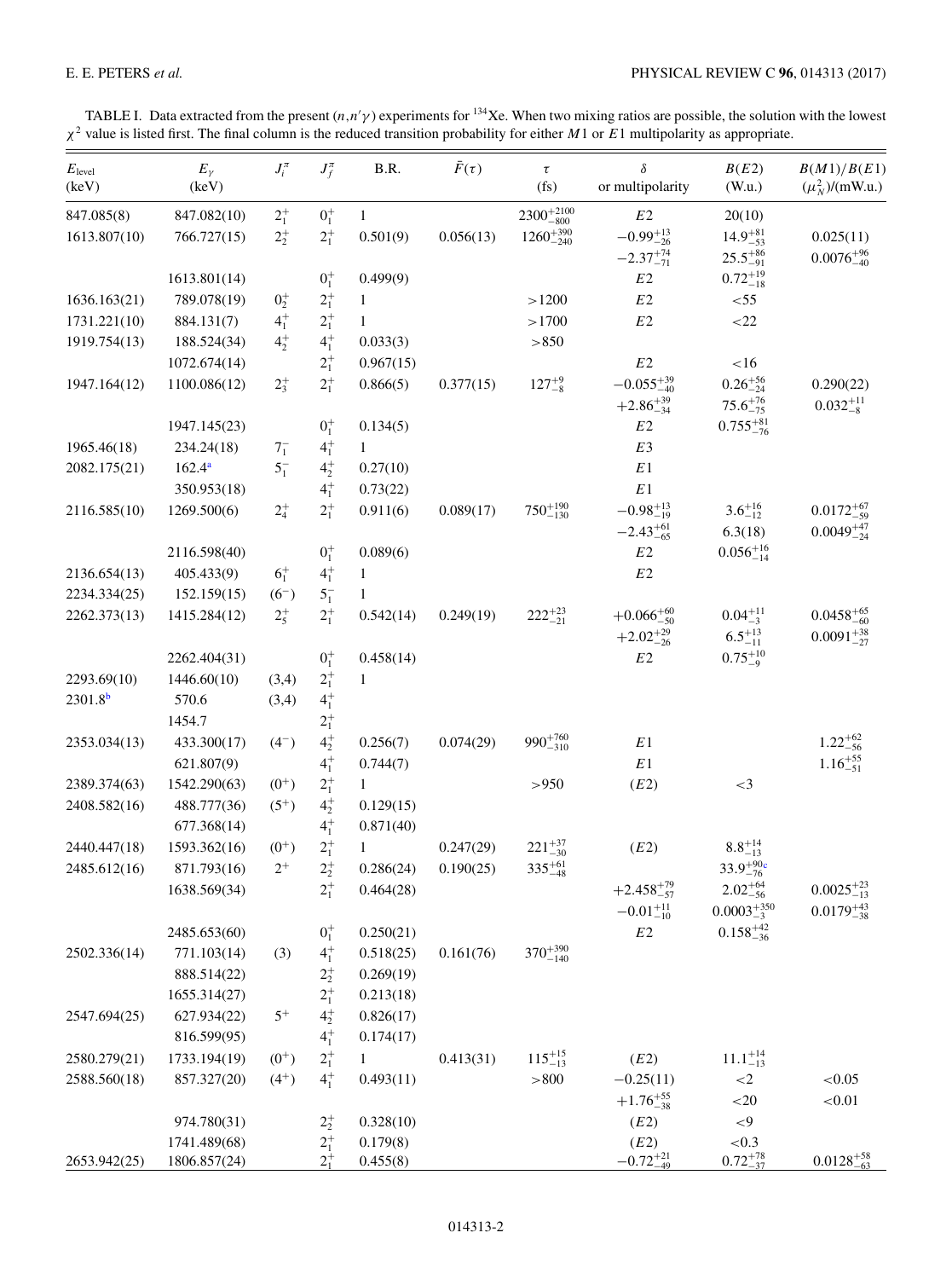<span id="page-4-0"></span>

| $E_{\text{level}}$ | $E_{\gamma}$ | $J_i^{\pi}$  | $J_f^{\pi}$            | B.R.         | $\bar{F}(\tau)$ | $\tau$               | $\delta$            | B(E2)               | B(M1)/B(E1)                                |
|--------------------|--------------|--------------|------------------------|--------------|-----------------|----------------------|---------------------|---------------------|--------------------------------------------|
| (keV)              | (keV)        |              |                        |              |                 | (fs)                 | or multipolarity    | (W.u.)              | $(\mu_N^2)/(mW.u.)$                        |
| 2751.413(57)       | 1904.176(16) | $\mathbf{1}$ | $2^{+}_{1}$            | 0.092(10)    | 0.737(41)       | 30(6)                |                     |                     |                                            |
|                    | 2751.436(61) |              | $0^{+}_{1}$            | 0.908(10)    |                 |                      |                     |                     |                                            |
| 2770.029(34)       | 1922.946(33) | $1,2^+$      | $2^{+}_{1}$            | 0.948(10)    | 0.094(43)       | $740^{+680}_{-260}$  |                     |                     |                                            |
|                    | 2769.63(53)  |              | $0^{+}_{1}$            | 0.052(10)    |                 |                      |                     |                     |                                            |
| 2772.966(38)       | 1159.178(41) |              | $2^+_2$                | 0.611(20)    | 0.26(10)        | $220^{+190}_{-80}$   |                     |                     |                                            |
|                    | 1925.792(89) |              | $2^{+}_{1}$            | 0.389(20)    |                 |                      |                     |                     |                                            |
| 2867.187(21)       | 920.044(37)  | $3^{-}_{1}$  | $2^+_3$                | 0.193(8)     | 0.214(39)       | $283^{+78}_{-54}$    | $E\,1$              |                     | $0.326_{-81}^{+94}$                        |
|                    | 1253.410(30) |              |                        | 0.394(10)    |                 |                      | E1                  |                     |                                            |
|                    | 2020.039(36) |              | $2^+_{2\atop 2^+_{1}}$ | 0.413(10)    |                 |                      | E1                  |                     | $0.263_{-62}^{+70}\atop-0.066_{-16}^{+18}$ |
| 2881.168(40)       | 2034.023(47) | $2^+$        | $2^{+}_{1}$            | 0.447(20)    | 0.487(37)       | $84^{+13}_{-11}$     | $-0.46_{-20}^{+16}$ | $0.54^{+62}_{-32}$  | $0.0296_{-93}^{+99}$                       |
|                    | 2881.315(73) |              | $0^+_1$                | 0.553(20)    |                 |                      | E2                  | $0.66_{-11}^{+13}$  |                                            |
| 2912.480(78)       | 2065.377(80) | $1,2^+$      | $2^{+}_{1}$            | 0.868(21)    | 0.21(11)        | $290^{+360}_{-120}$  |                     |                     |                                            |
|                    | 2912.785(3)  |              | $0^{+}_{1}$            | 0.132(21)    |                 |                      |                     |                     |                                            |
| 2973.236(94)       | 2973.236(94) | $1,2^+$      | $0^{+}_{1}$            | 1            | 0.125(78)       | $500^{+1000}_{-200}$ |                     |                     |                                            |
| 3007.948(84)       | 2160.863(84) |              | $2^{+}_{1}$            | $\mathbf{1}$ | 0.34(11)        | $100^{+100}_{-50}$   |                     |                     |                                            |
| 3053.269(78)       | 2206.16(11)  | $2^+$        | $2^{+}_{1}$            | 0.423(29)    | 0.304(67)       | $176^{+68}_{-44}$    | $+0.3^{+21}_{-3}$   | $0.06_{-6}^{+110}$  | $0.012_{-11}^{+6}$                         |
|                    |              |              |                        |              |                 |                      | $+1.2(13)$          | $0.56^{+58}_{-56}$  | $0.005_{-4}^{+13}$                         |
|                    | 3053.29(11)  |              | $0^{+}_{1}$            | 0.577(29)    |                 |                      | $E2\,$              | $0.248_{-78}^{+99}$ |                                            |
| 3074.48(25)        | 2227.40(25)  |              | $2^{+}_{1}$            | $\mathbf{1}$ |                 |                      |                     |                     |                                            |
| 3134.61(15)        | 2287.52(15)  |              | $2^{+}_{1}$            | 1            | 0.77(19)        | $25^{+34}_{-21}$     |                     |                     |                                            |
| 3159.40(12)        | 2312.31(12)  |              | $2^{+}_{1}$            | $\mathbf{1}$ |                 |                      |                     |                     |                                            |
| 3219.537(78)       | 2372.416(84) | $2^+$        | $2^{+}_{1}$            | 0.751(27)    | 0.571(72)       | $59^{+19}_{-15}$     | $+5^{+16}_{-2}$     | $3.3^{+15}_{-11}$   | $0.0023_{-22}^{+72}$                       |
|                    |              |              |                        |              |                 |                      | $-0.19_{-17}^{+16}$ | $0.12_{-12}^{+42}$  | $0.052_{-17}^{+23}$                        |
|                    | 3219.74(20)  |              | $0^{+}_{1}$            | 0.249(27)    |                 |                      | $E2\,$              | $0.24_{-8}^{+12}$   |                                            |
| 3251.03(25)        | 2403.95(25)  |              | $2^{+}_{1}$            | $\mathbf{1}$ |                 |                      |                     |                     |                                            |
| 3254.79(20)        | 2407.70(20)  |              | $2^{+}_{1}$            | $\mathbf{1}$ |                 |                      |                     |                     |                                            |
| 3265.66(13)        | 2418.58(13)  |              | $2^{+}_{1}$            | $\mathbf{1}$ | 0.64(16)        | $44^{+38}_{-24}$     |                     |                     |                                            |

|  | TABLE I. (Continued.) |
|--|-----------------------|
|--|-----------------------|

 ${}^aE_{\gamma}$  determined from level energy differences due to background contamination.

 ${}^{\text{b}}E_{\gamma}$  of the 570.6 keV branch determined from level energy differences due to background contamination. The 1454.7 keV branch is also contaminated by a <sup>19</sup>F  $\gamma$  ray, thus the branching ratios could not be determined.

<sup>c</sup>Calculated assuming pure E2 multipolarity.

Fast neutrons were produced by bombarding tritium gas with accelerated protons, i.e., the  ${}^{3}H(p,n){}^{3}He$  reaction, from the UKAL 7 MV Van de Graaff accelerator. The resulting nearly monoenergetic ( $\Delta E_n \approx 60$  keV) neutrons were scattered from the xenon difluoride sample, and the emitted  $\gamma$  rays were detected in a high-purity germanium (HPGe) detector surrounded by an annular bismuth germanate (BGO) detector which served for Compton suppression and as an active shield. Excitation functions were performed by varying the neutron energy in 100 keV steps from 1.5 to 3.5 MeV and observing the  $\gamma$ -ray yields, which permitted the placement of  $\gamma$  rays in the level scheme. Angular distributions were performed by varying the detection angle in the range from  $40°$  to  $150°$ while holding the incident neutron energy constant at 1.9, 2.2, 2.7, and 3.5 MeV. In addition to providing information about the multipolarity of the transitions in  $^{134}$ Xe, the angular distribution data provided nuclear level lifetimes from a few fs to about 2 ps through the Doppler-shift attenuation method [\[24\]](#page-8-0). The lifetimes are extracted from the slope of the linear fit to the  $\gamma$ -ray energy as a function of the cosine of the angle of detection according to the equation

$$
E_{\gamma}(\theta) = E_0 \bigg[ 1 + F(\tau) \frac{v_{\text{c.m.}}}{c} \cos \theta \bigg],\tag{1}
$$

where  $E_{\nu}(\theta)$  is the  $\gamma$ -ray energy as a function of the detection angle with respect to the direction of the incident neutrons,  $E_0$  is the energy of the  $\gamma$  ray emitted by the nucleus at rest,  $F(\tau)$  is the experimental attenuation factor, which describes the slowing-down process of the recoiling nucleus within the material,  $v_{\rm c.m.}$  is the recoil velocity of the center-of-mass, and  $c$  is the speed of light  $[24]$ .

#### **III. RESULTS**

A summary of the data for levels in  $134$ Xe from the current experiments is provided in Table [I.](#page-3-0) Comments on some of the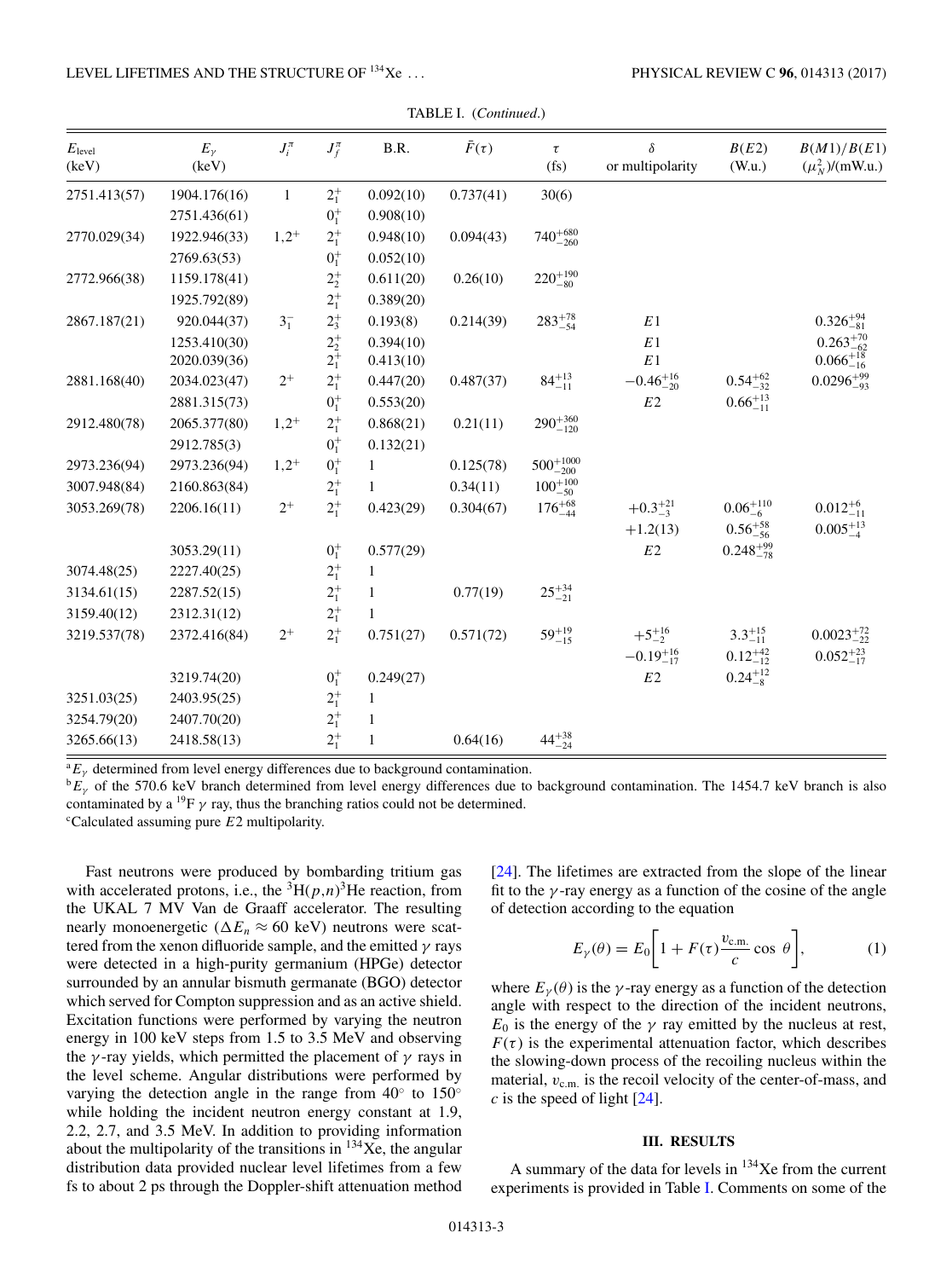

FIG. 1. Portion of the excitation function spectra for incident neutron energies of 1.6, 1.7, and 1.8 MeV showing the 766.7 keV  $γ$  ray from the 1613.8 keV  $2<sub>2</sub><sup>+</sup>$  state and the 789.1 keV  $γ$  from the 1636.2 keV  $0^+_2$  state. The  $\gamma$ -ray excitation functions are shown as insets.

levels to which these measurements have contributed uniquely are provided.

#### **A. Level discussions**

847.1 keV  $2^+$  state. The energy of this state was measured with high precision for the first time. The lifetime of this state exhibits large uncertainties, but is consistent with the value of Jakob *et al.*, 3000(200) fs [\[16\]](#page-7-0).

1613.8 keV  $2^+$  state. While the spin-parity of this level is given in the Nuclear Data Sheets (NDS)  $[6]$  as  $(2)^+$ , our measurements, as well as those of other recent publications, e.g., Ref. [\[18\]](#page-7-0), remove the uncertainty of the spin of this state. Moreover, the angular distribution of the  $\gamma$  ray to the ground state is consistent with the  $2^+$  assignment. The level lifetime determined by Ahn *et al.* [\[18\]](#page-7-0) ( $\tau = 1270(60)$  fs) is in excellent agreement with our value (see Table [I\)](#page-3-0); however, the mixing ratio  $\delta = -1.5(2)$  is not. Our measurement is consistent though with that determined by Gualda *et al.* [\[14\]](#page-7-0),  $-2.4(2)$ .

1636.2 keV  $0^+$  state. This state, observed previously only in  $(n, n' \gamma)$  experiments on XeF<sub>2</sub> of natural abundance [\[22\]](#page-8-0), is clearly identified and placed from the present measurements based on the observed 1.7 MeV threshold (see Fig. 1). As expected, the angular distribution of the 789.1 keV  $\gamma$  ray is

isotropic [see Fig.  $2(b)$ ], and the yield of this state is consistent with the  $0^+$  assignment. Unfortunately, the lifetime of this level is too long for a determination with our DSAM technique, and only a limit is given.

1731.2 keV  $4^+$  state. From our measurements, we were only able to establish a limit on the level lifetime of  $>1700$  fs. Jakob *et al.* [\[16\]](#page-7-0) determined a value of 3200(200) fs, with which we are consistent.

1919.8 keV  $4^+$  state. Although assigned a spin-parity of  $3^+$  [\[6\]](#page-7-0), the present measurements are consistent with a 4<sup>+</sup> assignment, which is supported by each of the angular distribution measurements [see Fig.  $2(c)$ ]. The population of this state in Coulomb excitation [\[18\]](#page-7-0) also supports its assignment as a natural-parity state.

1947.2 keV  $2^+$  state. This level, first placed by McGrath *et al.* [\[22\]](#page-8-0), was assigned as the  $2^+$  mixed-symmetry state in <sup>134</sup>Xe by Ahn *et al.* [\[18\]](#page-7-0). Its properties, as determined in our measurements, are consistent with the assignment of this level as the mixed-symmetry state. Ahn's level lifetime of 124(7) fs is in excellent agreement with our determination. While our measured mixing ratio is not within error of Ahn's value, 0.08(20), the resulting  $B(M1)$  of 0.30(2)  $\mu_N^2$  is.

1965.5 keV 7<sup>−</sup> state. Although not in our prompt spectra, the 234.2 keV  $\gamma$  ray was observed in the delayed spectra, consistent with its previously determined lifetime of  $420(25)$  ms.

2082.2 keV 5<sup>−</sup> state. This state was previously observed only in the  $(n, n' \gamma)$  measurements on natural xenon [\[22\]](#page-8-0), but the 351 and 162 keV  $γ$  rays were observed in two  $β$ -decay experiments [\[11,13\]](#page-7-0). We refute, however, the existence of the reported 468.2 keV  $\gamma$  ray [\[22\]](#page-8-0). From the previous INS experiments  $[22]$ , the level was assigned as  $(4^+)$ , but the present measurements favor a 5<sup>−</sup> assignment [see Fig. 2(a)].

2116.6 keV  $2^+$  state. This state was observed previously in the  $(n,n'\gamma)$  measurements on natural xenon [\[22\]](#page-8-0) and in Coulomb excitation [\[18\]](#page-7-0). The present data, including an observed ground-state transition, lead to a firm assignment of  $2^+$ .

2136.7 keV  $6^+$  state. This state was well characterized in the study of the 5  $\mu$ s 10<sup>+</sup> isomer of <sup>134</sup>Xe by Genevey *et al.* [\[25\]](#page-8-0). Only the 405.4 keV  $\gamma$  ray depopulates this level. We find no evidence of the 217 keV  $\gamma$  ray used to establish a doublet of levels in the NDS [\[6\]](#page-7-0).

(2207.9 keV level.) No evidence for a level at this energy, which was observed only by McGrath *et al.* [\[22\]](#page-8-0), was found.



FIG. 2.  $\gamma$ -ray angular distributions measured at  $E_n = 2.7$  MeV for (a) the 351.0 keV  $5_1^- \rightarrow 4_1^+$  transition from the 2082.2 keV state, (b) the 789.1 keV  $0_2^+ \rightarrow 2_1^+$  transition from the 1636.2 keV state, and (c) the 1072.7 keV  $4_2^+ \rightarrow 2_1^+$  transition from the 1919.8 keV state. The experimental data are shown as points with error bars and Legendre polynomial fits to the data are shown as solid lines.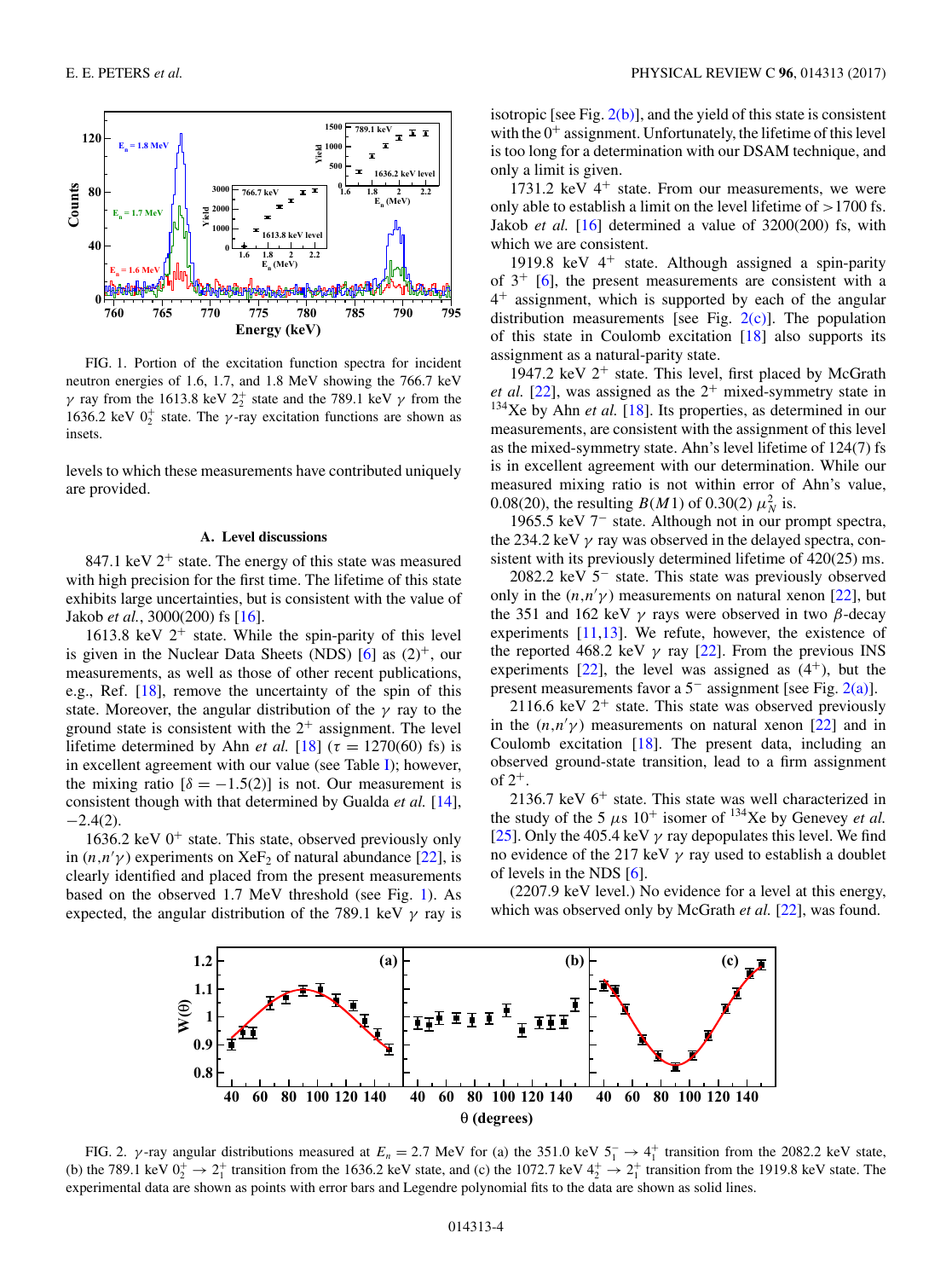2234.0 keV (6<sup>-</sup>) state. The 152.2 keV  $\gamma$  ray was previously observed in INS [\[22\]](#page-8-0) and was placed as a transition from a new 2560.6 keV level. We, however, observe the 152.2 keV  $\gamma$  ray to have a threshold of 2.4 MeV, which invalidates that placement. Based on the excitation function, the  $\gamma$  ray seems to feed the 5<sup>−</sup> state and we thus establish the 2234.0 keV level. From the angular distribution and absence of other transitions to low-spin states, we assign a tentative spin and parity of 6−.

2262.4 keV  $2^+$  state. Our data, including the level lifetime, branching ratios, and mixing ratios, are in agreement with those provided by Ahn *et al.* [\[18\]](#page-7-0) from Coulomb excitation [ $\tau$  $= 250(10)$  fs and  $\delta = 0.14(2)$  or 1.6(1)].

(2272.0 keV level.) We find no evidence for the reported 135.4 keV  $\gamma$  ray [\[6\]](#page-7-0), and we observe the 540.8-keV  $\gamma$  ray to have a 2.7-MeV threshold, which is inconsistent with a 2.3 MeV state. No placement of the 541 keV  $\gamma$  ray is proposed from this work.

2353.0 keV (4<sup>-</sup>) state. The angular distributions of both the 433.3 and 621.9 keV  $\gamma$  rays suggest that these are transitions between spin-4 states, and the minimum  $\chi^2$  value for the mixing ratio determination is zero, implying pure multipolarity. We, therefore, propose the level as a tentative 4<sup>−</sup> state.

(2372 keV level.) This level was identified in  $(\gamma, \gamma')$ experiments [\[19\]](#page-7-0), but we observe the  $\gamma$  ray to have a 3.4 MeV threshold, which means it is not a ground-state transition, but rather one to the  $2^+_1$  state, which establishes a 3219.5 keV level.

(2417.4 keV level.) The only reference for the existence of this level is based on a 1570.3 keV  $\gamma$  ray observed in  $(n, n' \gamma)$ measurements on natural xenon [\[22\]](#page-8-0). We, however, do not observe this  $\gamma$  ray and refute the existence of the level.

Few higher-lying levels above 2.4 MeV have firm spinparity assignments, but one is deserving of comment. The 2867.2 keV  $(4)^+$  level is shown in the Nuclear Data Sheets [\[6\]](#page-7-0) to decay by nine  $\gamma$  rays. In their Coulomb excitation study, Ahn *et al.* [\[18\]](#page-7-0) observed only three  $\gamma$  rays and suggested that this level may be the octupole phonon; however, they could not assign a definite spin. We observe the same three  $\gamma$  rays seen by Ahn *et al.* [\[18\]](#page-7-0), but no others. Moreover, these  $\gamma$  rays display angular distributions consistent with electric dipole  $(E1)$  transitions. Combining these recent data, we find the 3<sup>−</sup> assignment to be reasonable.

#### **IV. DISCUSSION**

It has been suggested that  $134Xe$  can be described as vibrational [\[3–5\]](#page-7-0). The  $N = 80$  isotone <sup>136</sup>Ba has been studied with the  $(n,n'\gamma)$  reaction in our laboratory [\[26\]](#page-8-0), and the transition strengths of the two-phonon states were found to be consistent with the vibrational picture and candidates were proposed for three-phonon excitations. In spite of the new information provided by the present study, it remains difficult to evaluate the vibrational structure of  $134$ Xe, as can be seen in Fig. 4. The  $B(E2; 2^+_2 \rightarrow 2^+_1)$  of  $14.9^{+81}_{-53}$  or  $25.5^{+86}_{-91}$  W.u., depending on which mixing ratio is chosen, is large; however, the  $B(E2; 4^+_1 \rightarrow 2^+_1)$  is smaller than  $B(E2; 2^+_1 \rightarrow 0^+_1)$ . Moreover, it was not possible to obtain the lifetime of the newly confirmed  $0^{+}_{2}$  state. We also could not identify good candidates



FIG. 3. Doppler-shift attenuation data for the determination of the lifetime of the 1947.2 keV level from the 1100.1 keV  $\gamma$  ray.

for three-phonon states. Thus a vibrational description of  $^{134}$ Xe does not appear to be appropriate.

Based on transition strengths from Coulomb excitation measurements, the major fragment of the  $2^+$  mixed-symmetry state in  $134$ Xe was identified at 1947.2 keV [\[18\]](#page-7-0). Our extracted level lifetime (see Fig. 3) and  $\gamma$ -ray branching ratios for this state, as well as the multipole mixing ratio for the  $2^+_3 \rightarrow 2^+_1$  transition, are in good agreement with the results reported by Ahn *et al.* [\[18\]](#page-7-0), and we confirm this identification. As expected, the  $B(M1; 2_3^+ \rightarrow 2_1^+) = 0.290(22)\mu_N^2$  is large, while the  $B(E2; 2^+_3 \rightarrow 0^+_1) = 0.755^{+81}_{-76}$  W.u. is small. The energy of the state fits well in the level systematics of mixed-symmetry states in this region.

The 3<sup>−</sup> octupole phonon has not been definitively identified in 134Xe, but Mueller *et al.* [\[17\]](#page-7-0) suggest that it should occur at an energy of about 2.70 MeV based on an empirical formula they derive from the systematic occurrence of the octupole phonon in this region. As noted previously, Ahn *et al.* [\[18\]](#page-7-0) suggest the 2867.2 keV level as a candidate for the octupole phonon and note that its energy lies between the 3<sup>−</sup> states found in the neighboring even-even Xe isotopes, i.e., 2469 keV in



FIG. 4. Transitions and  $B(E2)$ s in W.u. relevant to a potential vibrational description of <sup>134</sup>Xe. The values for the  $2^+_1 \rightarrow 0^+_1$  and  $4_1^+$   $\rightarrow$  2<sup>+</sup> transitions are taken from Ref. [\[6\]](#page-7-0).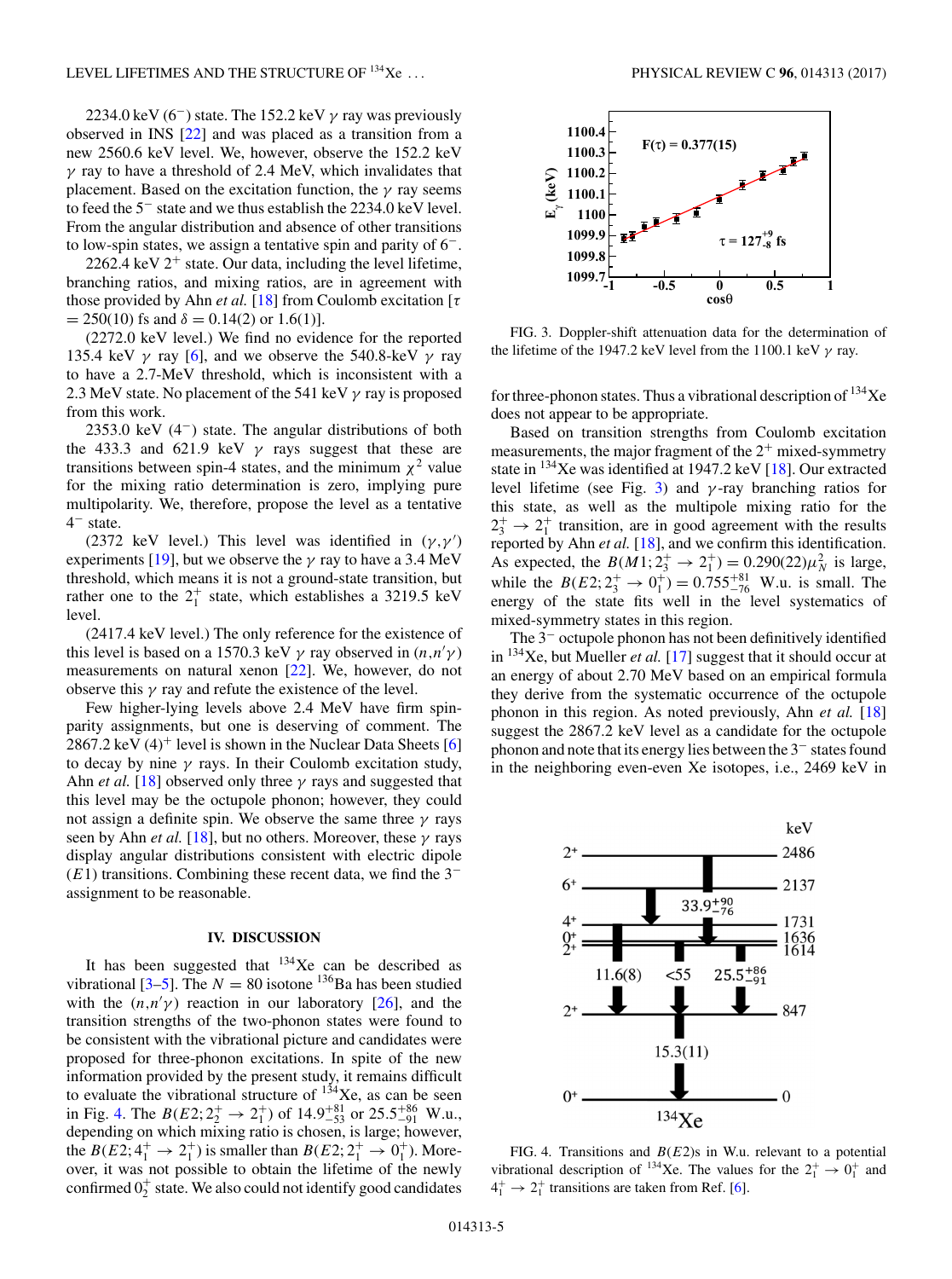<span id="page-7-0"></span>

FIG. 5. Systematics of the  $N = 80$  isotones in the vicinity of <sup>134</sup>Xe [9,10[,27\]](#page-8-0).

 $132$ Xe and 3275 keV in  $136$ Xe. Based on our angular distribution data, we confirm that the 2867.2 keV level is indeed a 3<sup>−</sup> state.

Finally, we note that the  $5<sup>-</sup>$  and  $7<sup>-</sup>$  levels occur systematically throughout this mass region as demonstrated in Fig. 5. While the  $7<sup>-</sup>$  state in <sup>134</sup>Xe was already known, we identify the 5<sup>−</sup> state for the first time in these measurements. The  $v(1h_{11/2}2d_{3/2})$  configuration should result in a multiplet of negative-parity states, a 7<sup>−</sup> state, 5<sup>−</sup> state, and nearly degenerate 4<sup>−</sup> and 6<sup>−</sup> states in order of increasing energy. These neutron excitations appear to be exhibited in  $^{134}$ Xe; a

- [1] A. J. Radich, P. E. Garrett, J. M. Allmond, C. Andreoiu, G. C. Ball, L. Bianco, V. Bildstein, S. Chagnon-Lessard, D. S. Cross, G. A. Demand, A. Diaz Varela, R. Dunlop, P. Finlay, A. B. Garnsworthy, G. Hackman, B. Hadinia, B. Jigmeddorj, A. T. Laffoley, K. G. Leach, J. Michetti-Wilson, J. N. Orce, M. M. Rajabali, E. T. Rand, K. Starosta, C. S. Sumithrarachchi, C. E. Svensson, S. Triambak, Z. M. Wang, J. L. Wood, J. Wong, S. J. Williams, and S. W. Yates, [Phys. Rev. C](https://doi.org/10.1103/PhysRevC.91.044320) **[91](https://doi.org/10.1103/PhysRevC.91.044320)**, [044320](https://doi.org/10.1103/PhysRevC.91.044320) [\(2015\)](https://doi.org/10.1103/PhysRevC.91.044320).
- [2] E. E. Peters, T. J. Ross, S. F. Ashley, A. Chakraborty, B. P. Crider, M. D. Hennek, S. H. Liu, M. T. McEllistrem, S. Mukhopadhyay, F. M. Prados-Estévez, A. P. D. Ramirez, J. S. Thrasher, and S. W. Yates, [Phys. Rev. C](https://doi.org/10.1103/PhysRevC.94.024313) **[94](https://doi.org/10.1103/PhysRevC.94.024313)**, [024313](https://doi.org/10.1103/PhysRevC.94.024313) [\(2016\)](https://doi.org/10.1103/PhysRevC.94.024313).
- [3] S. A. Eid and S. M. Diab, Prog. Phys. **8**, 54 (2012).
- [4] M. A. Jafarizadeh, N. Fouladi, and H. Sabri, [Braz. J. Phys.](https://doi.org/10.1007/s13538-013-0116-3) **[43](https://doi.org/10.1007/s13538-013-0116-3)**, [34](https://doi.org/10.1007/s13538-013-0116-3) [\(2013\)](https://doi.org/10.1007/s13538-013-0116-3).
- [5] D.-L. Zhang and B.-G. Ding, [Commun. Theor. Phys.](https://doi.org/10.1088/0253-6102/60/5/12) **[60](https://doi.org/10.1088/0253-6102/60/5/12)**, [581](https://doi.org/10.1088/0253-6102/60/5/12) [\(2013\)](https://doi.org/10.1088/0253-6102/60/5/12).
- [6] A. Sonzogni, [Nucl. Data Sheets](https://doi.org/10.1016/j.nds.2004.11.001) **[103](https://doi.org/10.1016/j.nds.2004.11.001)**, [1](https://doi.org/10.1016/j.nds.2004.11.001) [\(2004\)](https://doi.org/10.1016/j.nds.2004.11.001).
- [7] R. O. Hughes, N. V. Zamfir, R. F. Casten, D. C. Radford, C. J. Barton, C. Baktash, M. A. Caprio, A. Galindo-Uribarri, C. J. Gross, P. A. Hausladen, E. A. McCutchan, J. J. Ressler, D. Shapira, D. W. Stracener, and C.-H. Yu, [Phys. Rev. C](https://doi.org/10.1103/PhysRevC.69.051303) **[69](https://doi.org/10.1103/PhysRevC.69.051303)**, [051303\(R\)](https://doi.org/10.1103/PhysRevC.69.051303) [\(2004\)](https://doi.org/10.1103/PhysRevC.69.051303).
- [8] S. Biswas, R. Palit, A. Navin, M. Rejmund, A. Bisoi, M. S. Sarkar, S. Sarkar, S. Bhattacharyya, D. C. Biswas, M. Caamaño, M. P. Carpenter, D. Choudhury, E. Clément, L. S. Danu, O. Delaune, F. Farget, G. de France, S. S. Hota, B. Jacquot, A. Lemasson, S. Mukhopadhyay, V. Nanal, R. G. Pillay, S. Saha, [J. Sethi, P. Singh, P. C. Srivastava, and S. K. Tandel,](https://doi.org/10.1103/PhysRevC.93.034324) Phys. Rev. C **[93](https://doi.org/10.1103/PhysRevC.93.034324)**, [034324](https://doi.org/10.1103/PhysRevC.93.034324) [\(2016\)](https://doi.org/10.1103/PhysRevC.93.034324).

7<sup>−</sup> state is present at 1965.5 keV, a 5<sup>−</sup> state at 2082.2 keV, a (6−) state at 2234.3 keV, and a (4−) state at 2353.0 keV. Shell model calculations by Jakob *et al.* [16] indicate that the  $\nu(2d_{3/2})$  orbital plays a larger role than the  $\nu(3s_{1/2})$  orbital in  $134$ Xe, which is in agreement with our observations.

#### **V. CONCLUSIONS**

The inelastic neutron scattering reaction has been employed to study the level structure of  $^{134}$ Xe. Many level lifetimes were measured for the first time with the Doppler-shift attenuation method and the low-lying excited states were characterized. The third excited state, a  $0^+$  level which had only been observed in a previous inelastic neutron scattering study, was confirmed, as was the identification of the  $2^+$  mixed-symmetry state and the  $3<sup>-</sup>$  octupole phonon in <sup>134</sup>Xe. Finally, candidates for the complete negative-parity multiplet arising from the  $v(1h_{11/2}2d_{3/2})$  configuration have also been proposed for the first time in the  $N = 80$  isotones.

#### **ACKNOWLEDGMENTS**

This material is based upon work supported by the US National Science Foundation under Grant No. PHY-1606890. We wish to thank H. E. Baber for his valuable contributions to these measurements.

- [9] A. Sonzogni, [Nucl. Data Sheets](https://doi.org/10.1006/ndsh.2002.0008) **[95](https://doi.org/10.1006/ndsh.2002.0008)**, [837](https://doi.org/10.1006/ndsh.2002.0008) [\(2002\)](https://doi.org/10.1006/ndsh.2002.0008).
- [10] A. Sonzogni, [Nucl. Data Sheets](https://doi.org/10.1006/ndsh.2003.0004) **[98](https://doi.org/10.1006/ndsh.2003.0004)**, [515](https://doi.org/10.1006/ndsh.2003.0004) [\(2003\)](https://doi.org/10.1006/ndsh.2003.0004).
- [11] W. G. Winn and D. G. Sarantites, [Phys. Rev.](https://doi.org/10.1103/PhysRev.184.1188) **[184](https://doi.org/10.1103/PhysRev.184.1188)**, [1188](https://doi.org/10.1103/PhysRev.184.1188) [\(1969\)](https://doi.org/10.1103/PhysRev.184.1188).
- [12] E. Takekoshi, H. Umezawa, and T. Suzuki, [Nucl. Phys. A](https://doi.org/10.1016/0375-9474(69)90550-8) **[133](https://doi.org/10.1016/0375-9474(69)90550-8)**, [493](https://doi.org/10.1016/0375-9474(69)90550-8) [\(1969\)](https://doi.org/10.1016/0375-9474(69)90550-8).
- [13] E. Achterberg, E. Y. de Aisenberg, F. C. Iglesias, A. E. Jech, J. A. Moragues, D. Otero, M. L. Pérez, A. N. Proto, J. J. Rossi, W. Scheuer, and J. F. Suárez, [Phys. Rev. C](https://doi.org/10.1103/PhysRevC.4.188) **[4](https://doi.org/10.1103/PhysRevC.4.188)**, [188](https://doi.org/10.1103/PhysRevC.4.188) [\(1971\)](https://doi.org/10.1103/PhysRevC.4.188).
- [14] J. Gualda, R. Saxena, and F. Zawislak, [Nucl. Phys. A](https://doi.org/10.1016/0375-9474(74)90568-5) **[234](https://doi.org/10.1016/0375-9474(74)90568-5)**, [357](https://doi.org/10.1016/0375-9474(74)90568-5) [\(1974\)](https://doi.org/10.1016/0375-9474(74)90568-5).
- [15] J. R. Van Hise, D. C. Camp, and R. A. Meyer, [Z. Phys. A](https://doi.org/10.1007/BF01434052) **[274](https://doi.org/10.1007/BF01434052)**, [383](https://doi.org/10.1007/BF01434052) [\(1975\)](https://doi.org/10.1007/BF01434052).
- [16] G. Jakob, N. Benczer-Koller, G. Kumbartzki, J. Holden, T. J. Mertzimekis, K.-H. Speidel, R. Ernst, A. E. Stuchbery, A. Pakou, P. Maier-Komor, A. Macchiavelli, M. McMahan, L. Phair, and I. Y. Lee, [Phys. Rev. C](https://doi.org/10.1103/PhysRevC.65.024316) **[65](https://doi.org/10.1103/PhysRevC.65.024316)**, [024316](https://doi.org/10.1103/PhysRevC.65.024316) [\(2002\)](https://doi.org/10.1103/PhysRevC.65.024316).
- [17] W. F. Mueller, M. P. Carpenter, J. A. Church, D. C. Dinca, A. Gade, T. Glasmacher, D. T. Henderson, Z. Hu, R. V. F. Janssens, A. F. Lisetskiy, C. J. Lister, E. F. Moore, T. O. Pennington, B. C. Perry, I. Wiedenhöver, K. L. Yurkewicz, V. G. Zelevinsky, and H. Zwahlen, [Phys. Rev. C](https://doi.org/10.1103/PhysRevC.73.014316) **[73](https://doi.org/10.1103/PhysRevC.73.014316)**, [014316](https://doi.org/10.1103/PhysRevC.73.014316) [\(2006\)](https://doi.org/10.1103/PhysRevC.73.014316).
- [18] T. Ahn, L. Coquard, N. Pietralla, G. Rainovski, A. Costin, R. [Janssens, C. Lister, M. Carpenter, S. Zhu, and K. Heyde,](https://doi.org/10.1016/j.physletb.2009.06.066) Phys. Lett. B **[679](https://doi.org/10.1016/j.physletb.2009.06.066)**, [19](https://doi.org/10.1016/j.physletb.2009.06.066) [\(2009\)](https://doi.org/10.1016/j.physletb.2009.06.066).
- [19] H. von Garrel, P. von Bretano, C. Fransen, G. Friessner, N. Hollmann, J. Jolie, F. Käppeler, L. Käubler, U. Kneissl, C. Kohstall, L. Kostov, A. Linnemann, D. Mücher, N. Pietralla, H. H. Pitz, G. Rusev, M. Scheck, K. D. Schilling, C. Scholl, R. Schwengner, F. Stedile, S. Walter, V. Werner, and K. Wisshak, [Phys. Rev. C](https://doi.org/10.1103/PhysRevC.73.054315) **[73](https://doi.org/10.1103/PhysRevC.73.054315)**, [054315](https://doi.org/10.1103/PhysRevC.73.054315) [\(2006\)](https://doi.org/10.1103/PhysRevC.73.054315).